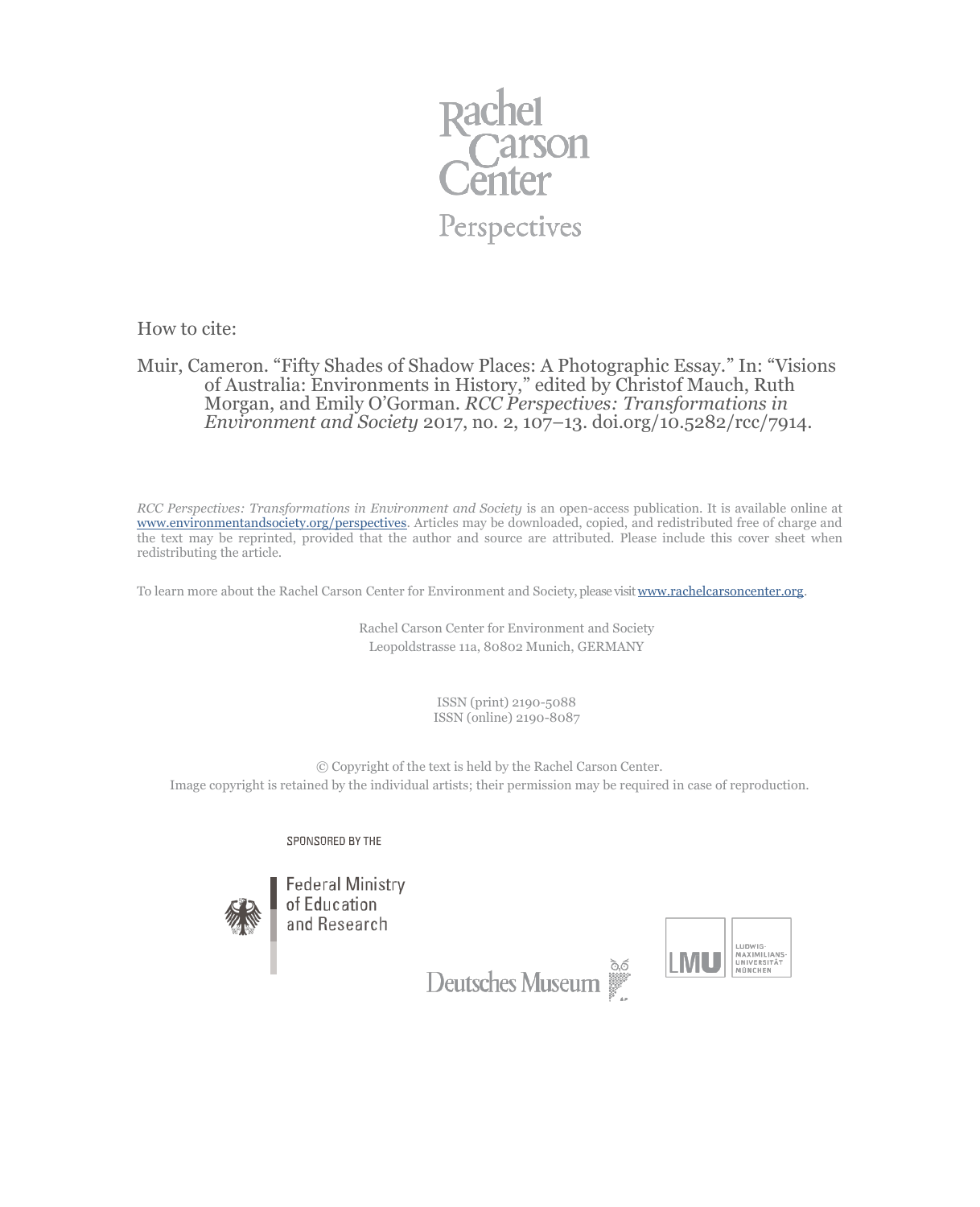# **Cameron Muir**

# **Fifty Shades of Shadow Places:1 A Photographic Essay**

Every time there's a big wet, say every four or so years, the creek at Chidna Station runs blue. A lurid, cobalt blue. At the Pilliga, tailings turn the ground white and the forest black. Further south, the Murray River blooms green. At Roxby Downs, in South Australia, where we mine the world's largest known deposit of uranium, the water takes on a yellow hue. Here is a rainbow of toxicity. Agriculture, mining, and industry have transformed many of Australia's waterways, often in faraway localities, where the consequences of our consumption and exploitation of people and places remain out of sight and out of mind. These are shadow places.



**Figures 1 & 2:** A creek on Chidna Station near the abandoned Mount Oxide mine, Queensland. Photos courtesy of Vernon Spreadborough.

Vernon Spreadborough fears for the health of his cattle here. He sees birds drop dead at the old Mt Oxide mine pit at the edge of his property. The mining company left decades ago and the government won't spend the money to clean up the site. He carries on with his blue water and dead animals up in Queensland, towards the Northern Territory border, one of the most sparsely populated places in the world.

1 Val Plumwood, "Shadow Places and the Politics of Dwelling," *Australian Humanities Review* 44 (2008), http://www.australianhumanitiesreview.org/archive/Issue-March-2008/plumwood.html.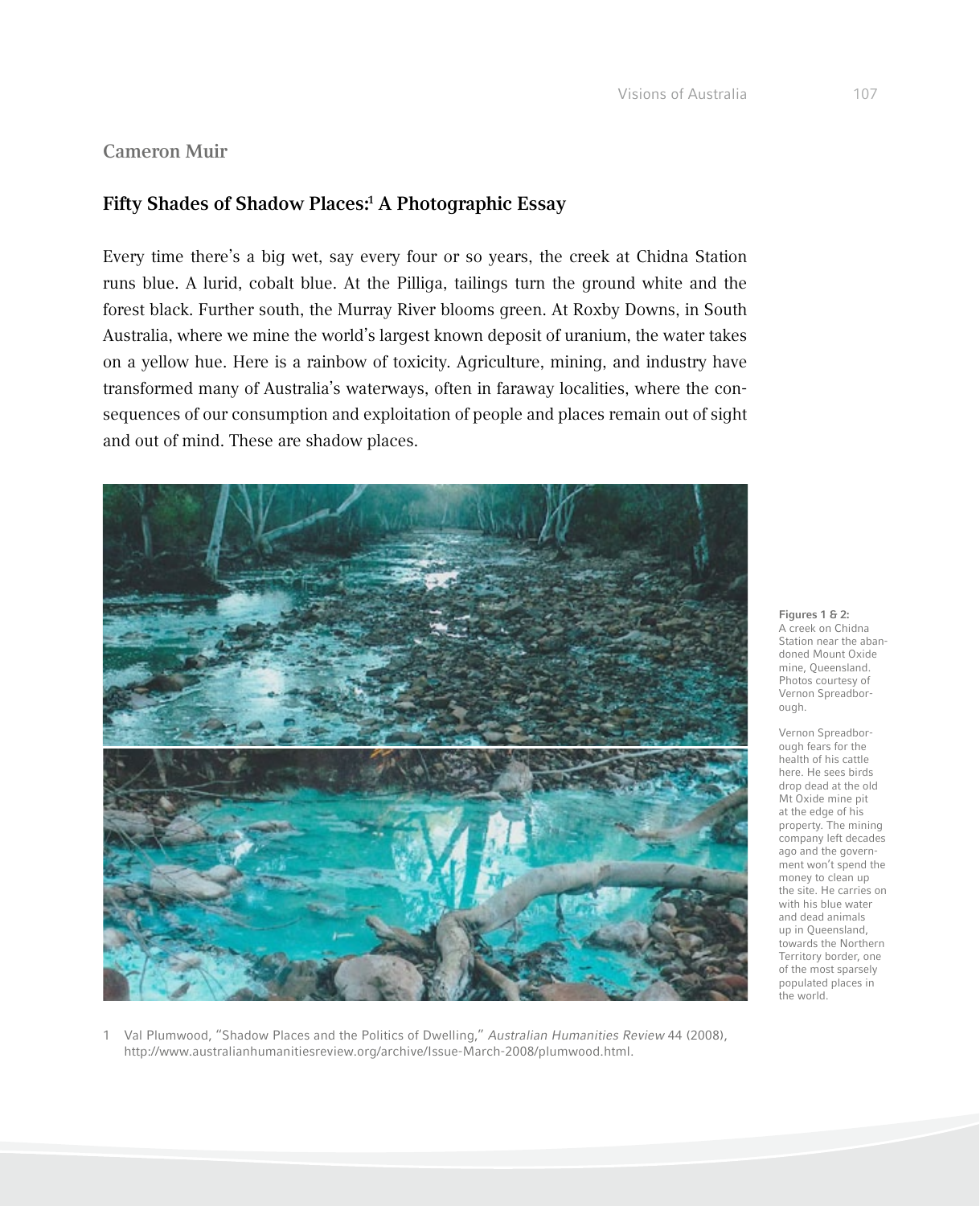### 108 RCC Perspectives: Transformations

**Figures 3 & 4:** Bibblewindi spill site, Pilliga Forest, New South Wales. Photos by the author.

Wastewater from coal seam gas extraction spilled into the forest in 2011 and killed the vegetation. The site has been rehabilitated but the ground still leeches salts. New gas and coal mining developments have divided the rural communities in northwest New South Wales.

### **Figure 5:**

Tailings dam from the uranium mine at Roxby Downs, South Australia. Photo courtesy Jessie Boylan.

The Olympic Dam mine near Roxby Downs in South Australia holds the world's largest known deposit of uranium. It has been the site of anti-nuclear protests since 1983. Australia doesn't produce nuclear energy but it supplies uranium to most of the world's nuclear energy producers.



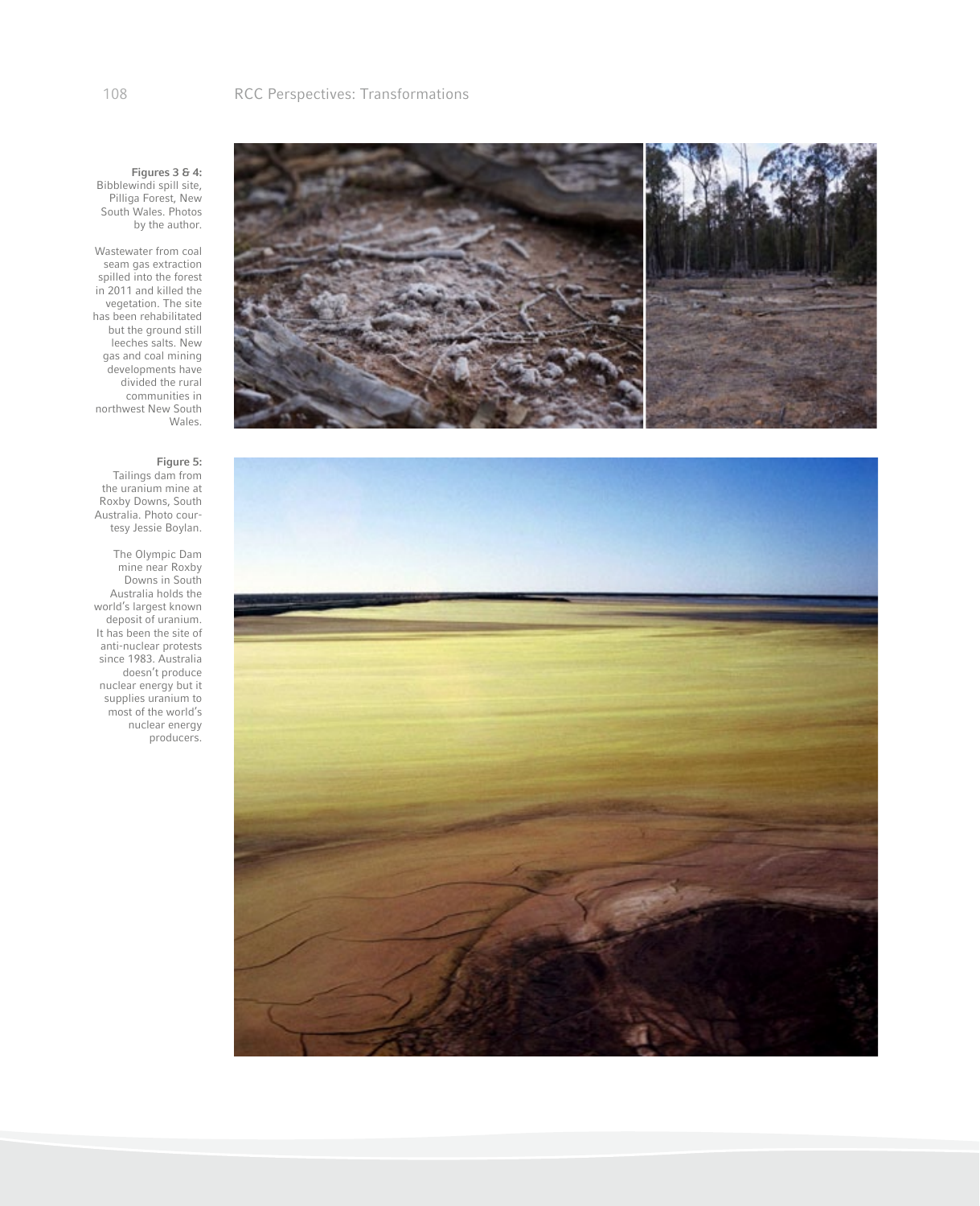

I think I am drawn to Val Plumwood's "shadow places" more than any other concept in the environmental humanities. Plumwood was a founding ecofeminist philosopher and her words influenced scholars and activists around the world. In Australia, she was a key member of the ecological humanities group that included Freya Matthews, Kate Rigby, Libby Robin, and Deborah Bird Rose. Shadow Places was only a short essay, written towards the end of Plumwood's life and published after her death in 2008. Others, however, are quietly expanding the ideas in that essay.

Shadow places are sites of extraction and production that provide for our material comfort, yet they are places "we don't know about, don't want to know about, and in a commodity regime don't ever need to know about." The enjoyment of our homes and national parks and other privileged places is made possible by outsourcing risk and disorder to other people and places—often to the most vulnerable—and to future generations. Plumwood argued we should expand our idea of "home" to include all the places that nourish us, the places that provide our material needs and comforts. This expands our responsibilities beyond the local. Many of us continue to grapple with what that means in practice. Maybe the act of acknowledgement is enough at first.

#### **Figures 6 & 7:** Blue-green algae in the Murray-Darling River system, Australia. Photos courtesy of

Australia has transformed many of its inland rivers. In the summer of 1991–92, the Darling River became the site of the world's largest toxic blue-green algae outbreak. The bloom stretched for over 1,000 kilometres, locals along the river reported. The New South Wales government trucked in drinking water and called on the military for support.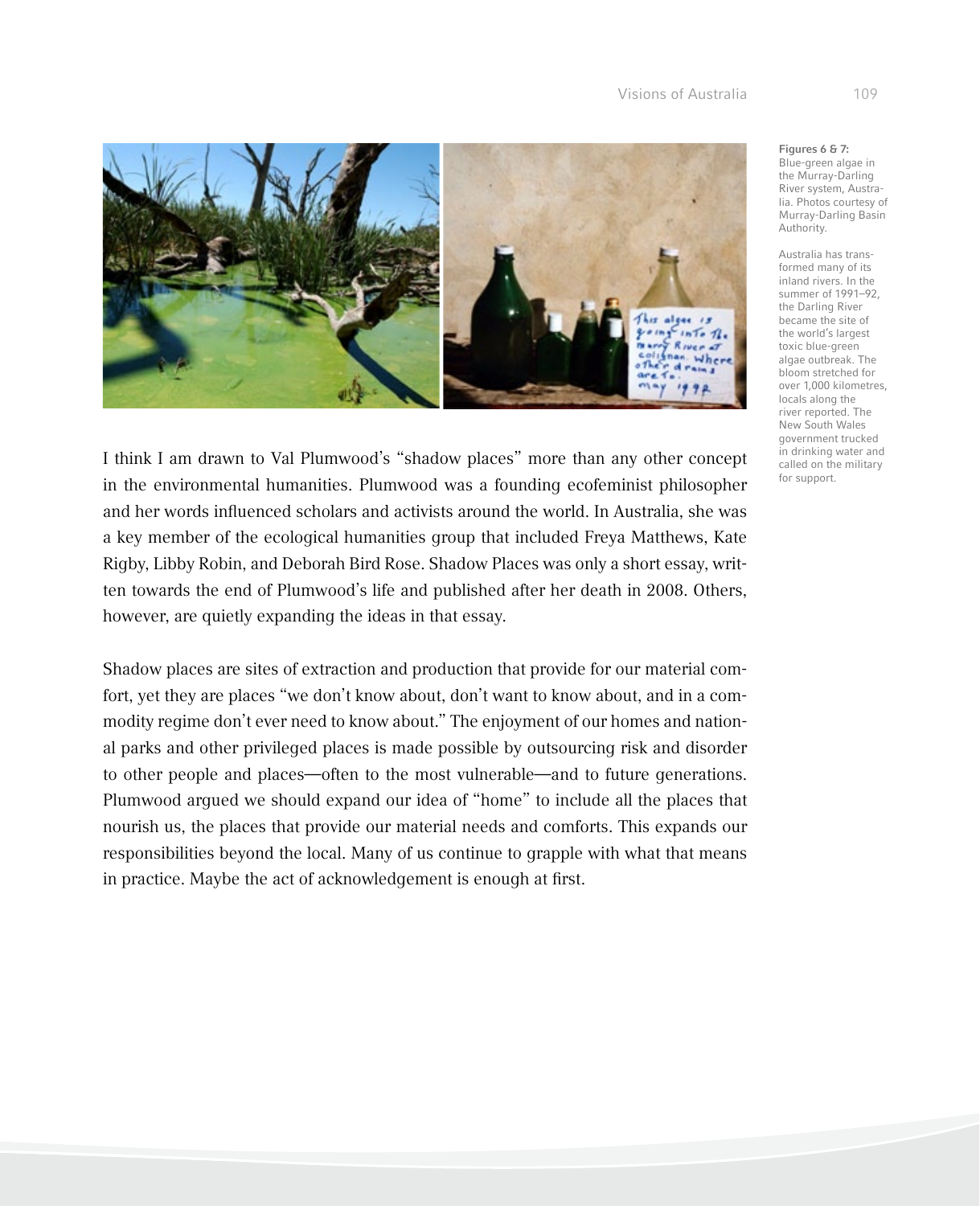



#### **Figure 8:** Thermal water pollution from the Vales Point Power Station, Lake Macquarie, New South Wales. Photo courtesy Mark Merton, sydneyimages.com.au

This small power plant burns coal mined in the nearby Hunter Valley. It emits nearly 10 million tonnes of greenhouse gases each year.

### **Figure 9:**

Contaminated water samples from Teshima Island, Japan. Photo by the author.

In the 1980s and 90s, hundreds of thousands of tonnes of toxic waste from the car industry were illegally dumped on the island. Locals lived with the dioxins, PCBs, and lead material for years before the Japanese government began remedial works. Australia imports many of its cars from Japan. Where does responsibility for the "local" lie in the Anthropocene?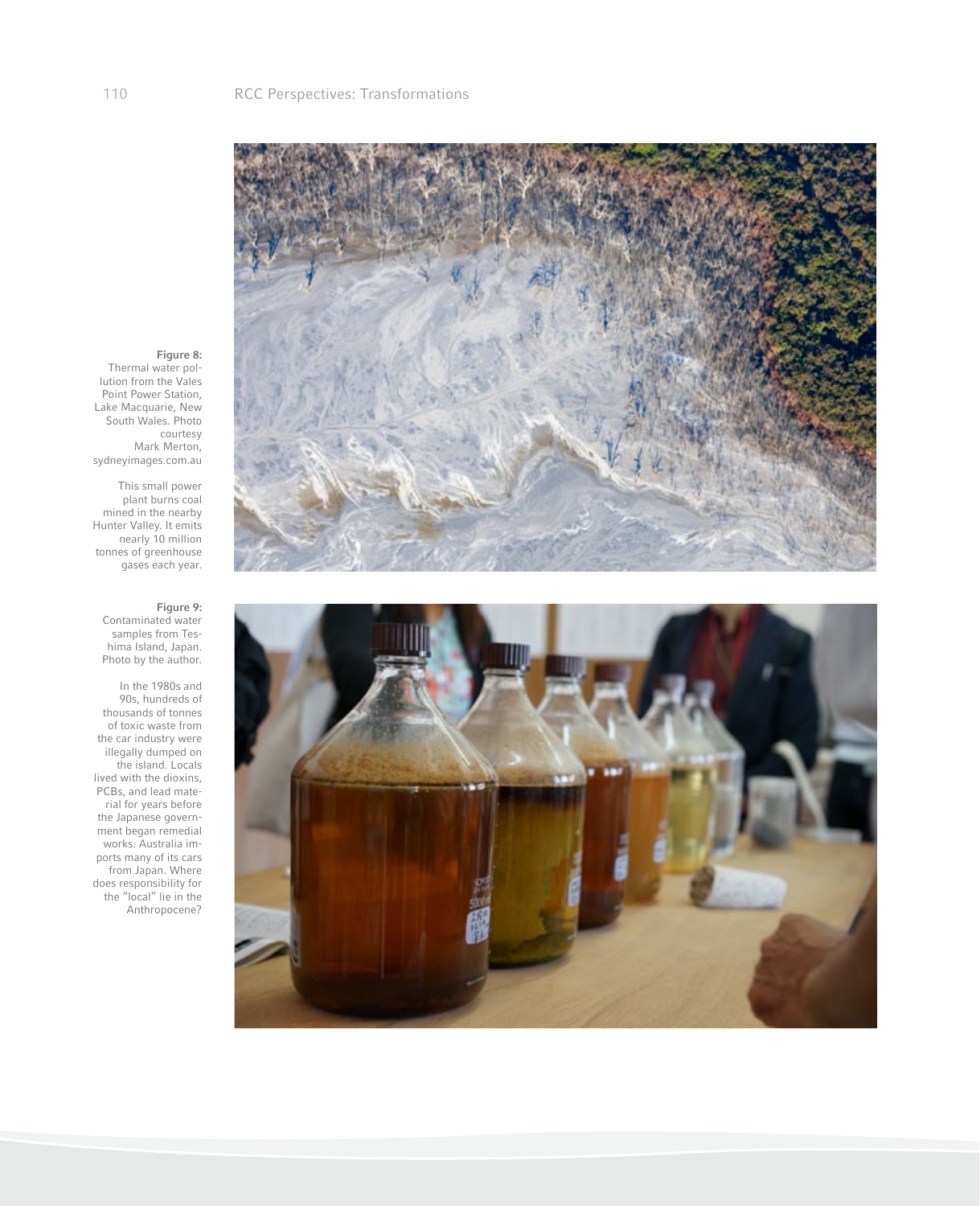





**Figure 10:** Facility for processing and transferring toxic waste from Teshima Island, Japan.

The cost of the facility<br>
alone was around US<br>
\$250 million. Running<br>
the disposal facility<br>
will cost hundreds<br>
of millions more before the cleanup is complete.

**Figure 11:**  Traditional leather tannery in Fes, Morocco. Photo by Andrew E. Larsen.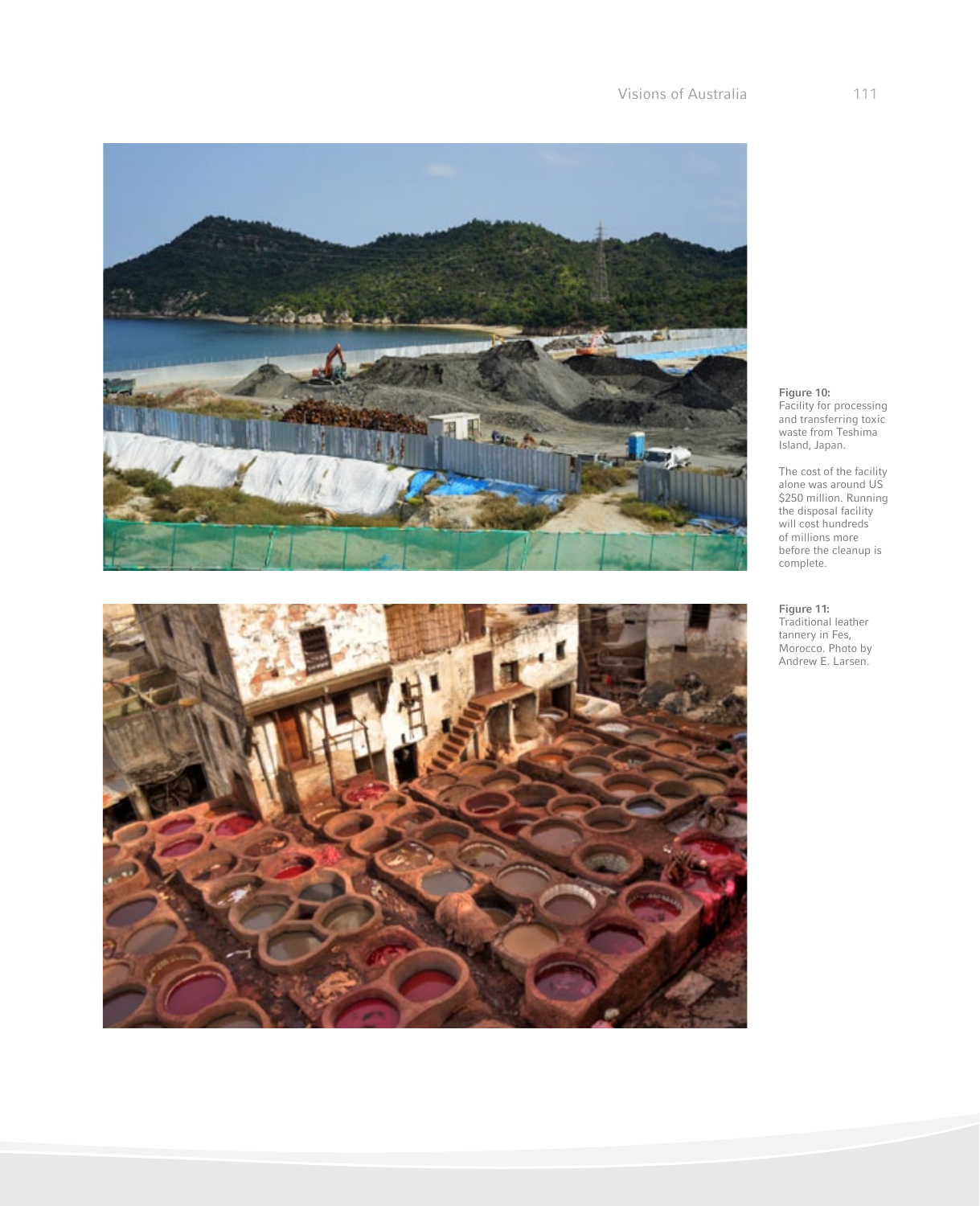

**Figures 12 & 13:** Thilafushi has become known as "Rubbish Island" in the Maldives. Photos by Hani Amir.

From the leather goods we import to the places we travel, our actions come with costs. Leather tanneries pollute waterways with toxic materials such as chromium salts, especially in China, India, and Bangladesh, the main countries where leather is processed. Tourism has placed such pressure on waste management in the resourcepoor Maldives that Thilafushi Island has become a dumping ground.